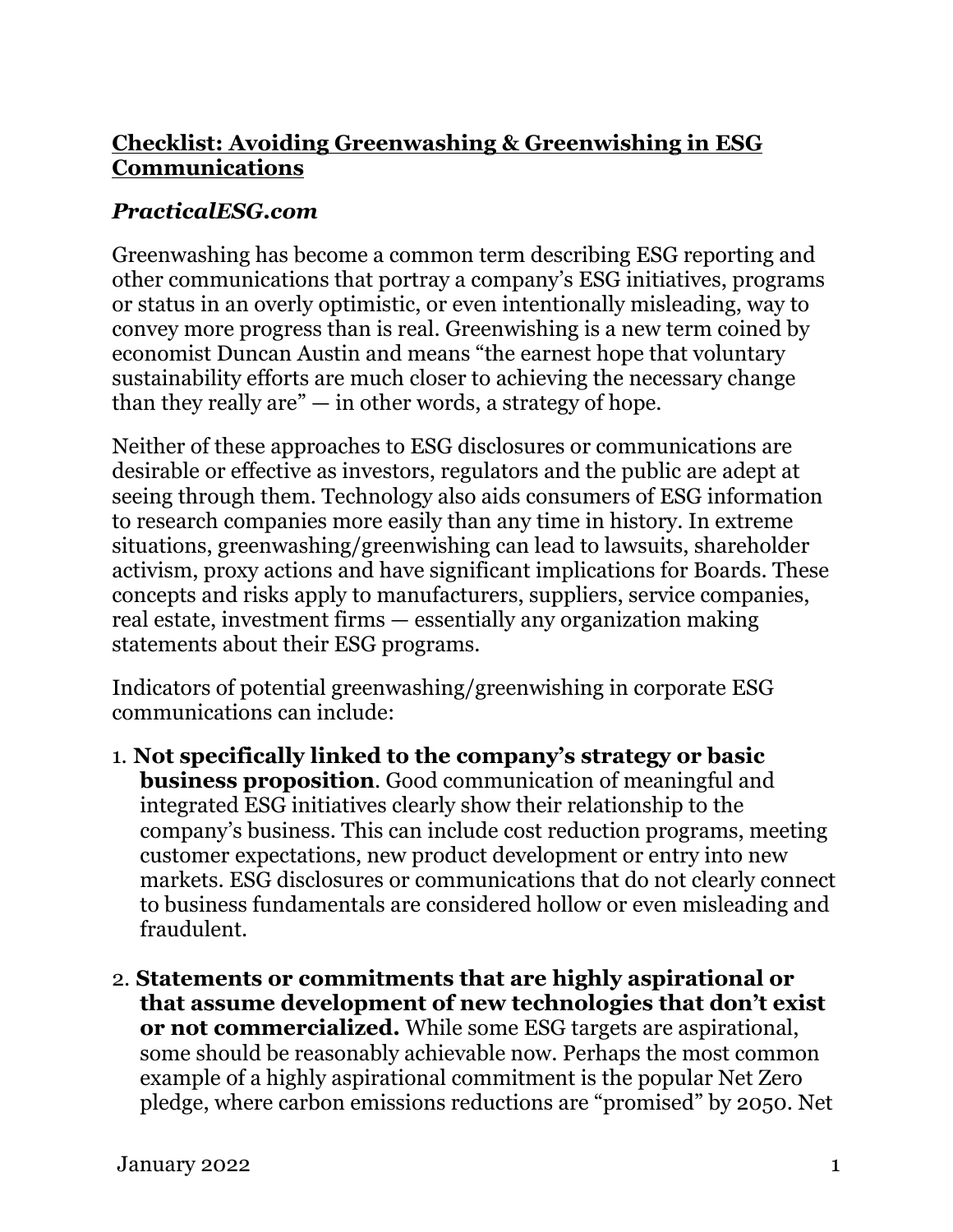Zero commitments also frequently include greenwashing/greenwishing elements below. New technological developments in areas such as carbon emissions controls are likely to arise in the coming decades, but for now they are unknown and should not be counted on in the present. Overly optimistic forward-looking public ESG statements that are not seen as achievable will be viewed as hollow or intentional misrepresentations.

## 3. **Omitting CEO or senior management support of ESG.**

Companies serious about ESG commitments have the support of their CEO and other senior management, and that is publicized. Many experts believe that a lack of direct CEO involvement is a good indicator that a company is not truly committed to ESG programs. Furthermore, ESG reports and communications driven primarily (or solely) by marketing/communications departments — rather than a more executive function — are not viewed as meaningful or substantive.

- 4. **Long term goals with no measurable short term or mid-term milestones**. Many ESG initiatives take years to mature, but disclosures and communications should be made along the way with clear, specific and measurable interim steps. These offer a plan of action against which consumers of ESG information can assess the company's progress and give management/Boards clear direction for prioritizing ESG efforts and expenses. They also inform the public that the company considers ESG an actionable "now" issue rather than simply pushing it down the road to the next CEO.
- 5. **Statements or commitments based on many assumptions, limitations and disclaimers**. Certainly, any number of things can impact a company's progress towards achieving ESG commitments. Lawyers and risk management professionals are attuned to mitigating legal exposures to the company and reflect that in the language they provide in ESG communications. Disclaimers and disclosing limitations/assumptions play an important role in managing expectations and liability, but they can also be an impediment to the public's perception of a company's credibility, especially when used in combination with overly aspirational or long-term commitments.
- 6. **Communications full of buzzwords**. We have reached a point of backlash against ESG Buzzword Bingo. Many feel that relying on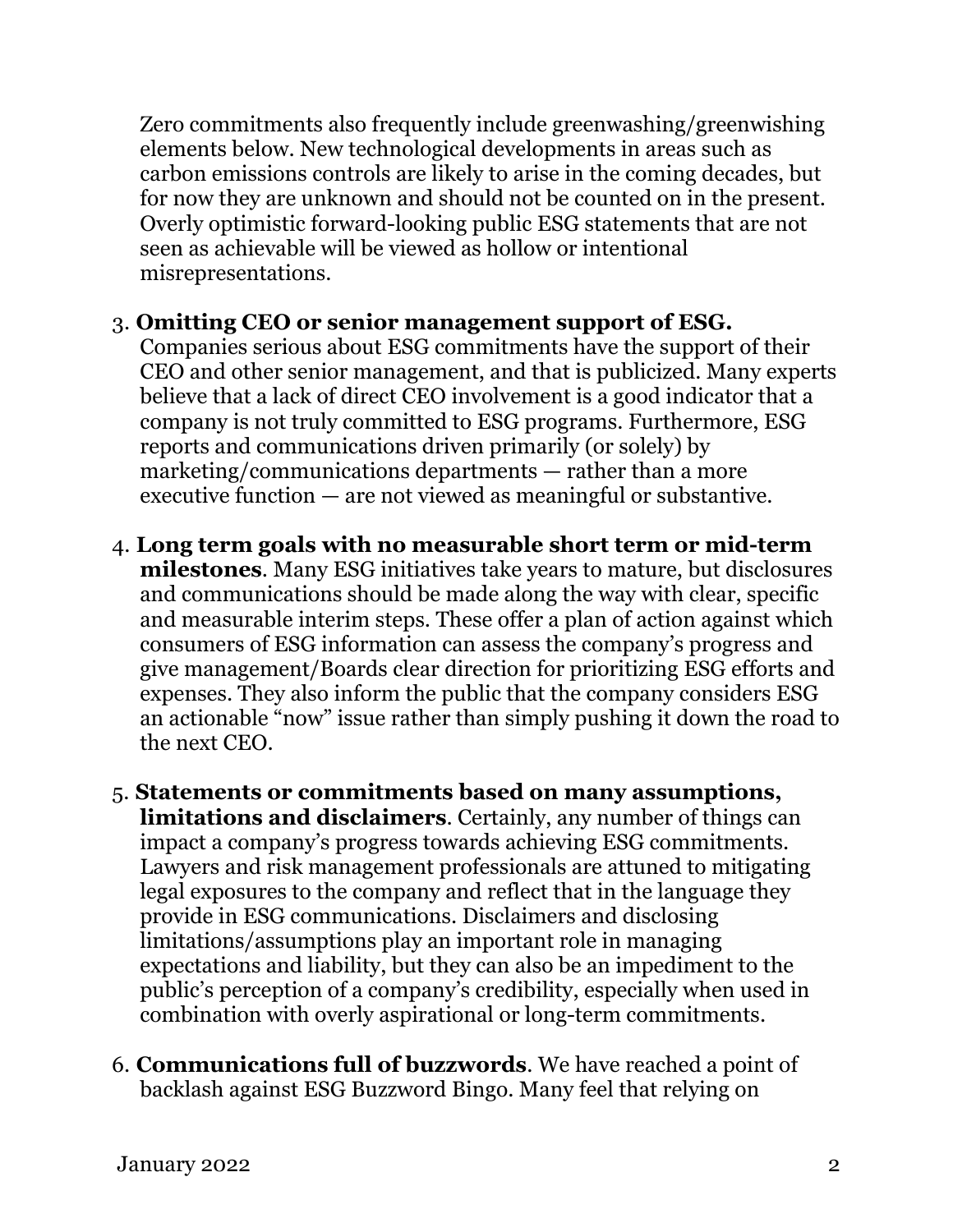buzzwords and jargon is a strong indicator of a company simply jumping on the ESG bandwagon, hoping to capitalize on catchphrase momentum. Companies not making effort to "translate" terminology into specific meaningful information are accused of not really understanding the subject themselves. Clearly communicating ESG topics in plain English and explaining why they are meaningful is a way to demonstrate the company's grasp of the subject.

## 7. **Reliance on and reporting of unaudited or unverified baseline**

**data.** ESG disclosures and communications rely on internally generated data. Yet ESG data is rarely subjected to the same controls, verification and QA procedures that financial data is. Errors and omissions in ESG data generated at operating locations perpetuate through the information ecosystem and become embedded in ESG research used by investors, as well as information in the public domain. Imposing internal verification and quality controls on non-financial data before including it in disclosures/communications is a straightforward way to reduce a domino effect of information inaccuracies. It also communicates to external parties that a company take ESG data quality seriously.

- 8. **Publishing ESG commitments or communications that are not subjected to formal internal multi-departmental review/approval.** ESG initiatives require the participation of essentially every aspect of a company's operation. Disclosures and communications should not only reflect this in their content, but also in the process for putting the communications together. Seeking formal input from multiple departments ensures that the communication is correct and help avoid public disclosure of commitments/updates that key executives/managers are surprised by.
- 9. **Issuing a company ESG report that is not externally audited or assured**. Engaging a third-party auditor to audit or assure a company ESG report can reduce the potential for accusations for greenwashing/greenwishing. Especially at a time when very few US companies are subjecting themselves to external assurance, doing so is a powerful signal of their transparency and openness.
- 10. **Making claims of efforts that you are not actually doing.** This is common sense, but it remains something of a challenge in ESG